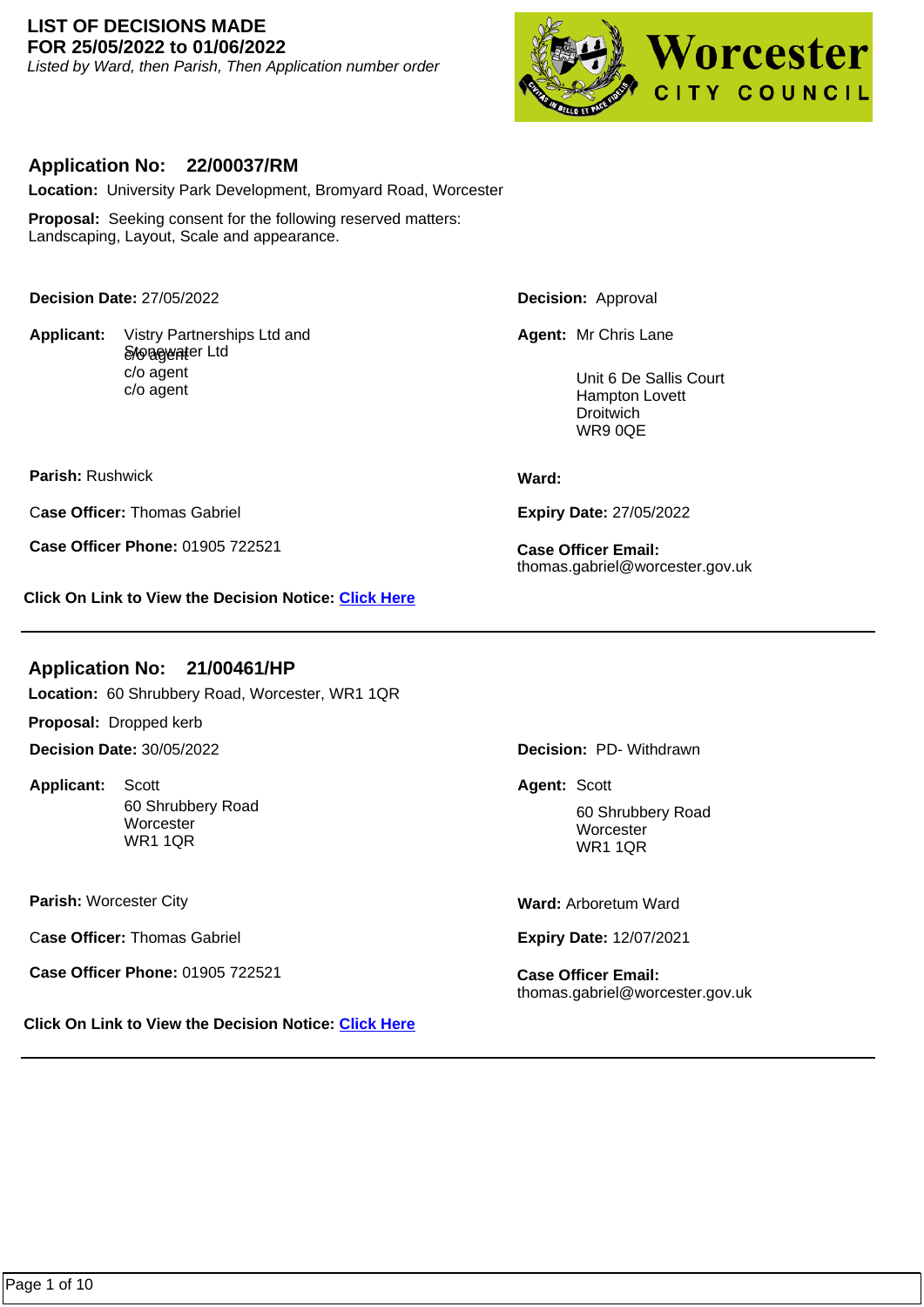#### **Application No: 21/00714/HP**

**Location:** 5 Barbourne Court, Barbourne Crescent, Worcester, WR1 3LJ

**Proposal:** Proposed erection of a pitched roof single storey rear/ side garage and the proposed erection of a flat roofed single storey side/ rear extension.

**Decision Date:** 25/05/2022

Applicant: Mr Adam Broadhurst 5 Barbourne Court Barbourne Crescent **Worcester** WR1 3LJ

**Parish:** Worcester City

C**ase Officer:** Laura Williamson

**Case Officer Phone:** 01905 722 028 **Case Officer Email:** 

**Click On Link to View the Decision Notice: [Click Here](https://plan.worcester.gov.uk/Planning/Display/21/00714/HP)**

**Decision:** Refusal

Mr Adam Broadhurst **Mr Adam Broadhurst Mr Adam Broadhurst** Agent: Mr Adam Broadhurst

5 Barbourne Court Barbourne Crescent **Worcester** WR1 3LJ

**Ward:** Arboretum Ward

**Expiry Date:** 04/01/2022

laura.williamson@worcester.gov.uk

# **Application No: 22/00053/HP**

**Location:** 30-32 Sandys Road, Worcester, WR1 3HE

**Proposal:** Construction of brick and slate garage. **Decision Date:** 27/05/2022

Applicant: Mr Ian Palmer 30-32, Sandys Road **Worcester** WR1 3HE

**Parish:** Worcester City

C**ase Officer:** Steven Hoang

**Case Officer Phone:** 07593100591 **Case Officer Email:** 

**Click On Link to View the Decision Notice: [Click Here](https://plan.worcester.gov.uk/Planning/Display/22/00053/HP)**

**Decision:** Approval

**Mr Ian Palmer Mr DAREN HALL Agent: Mr DAREN HALL** 

The Oast House 25 Kiln Lane Leigh Sinton WR13 5HH

**Ward:** Arboretum Ward

**Expiry Date:** 30/05/2022

steven.hoang@worcester.gov.uk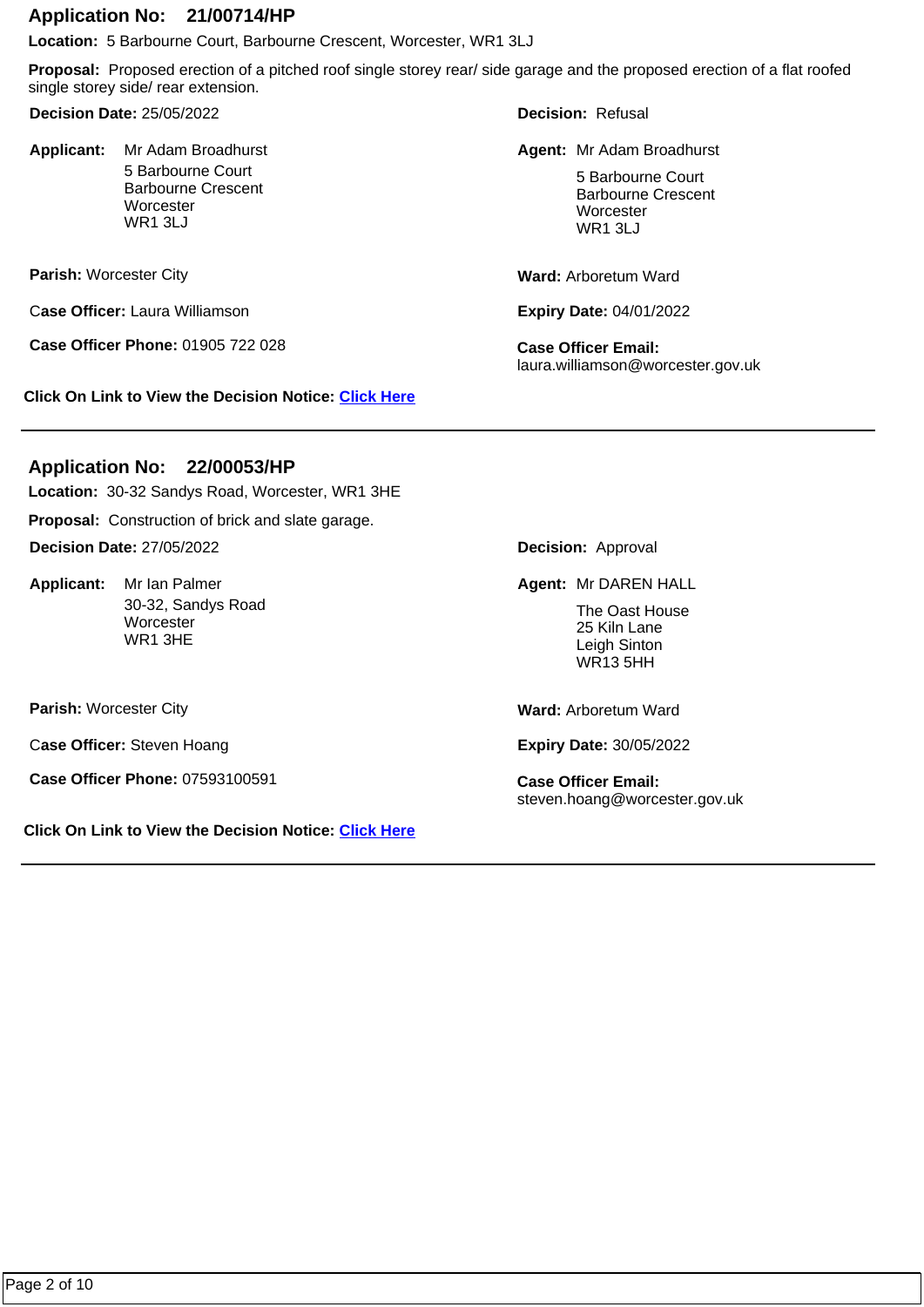## **Application No: 22/00379/TPOA**

**Location:** 14 Goodwood Avenue, WORCESTER, WR5 2HR

**Proposal:** Sycamore - reduce a large limb over the dwelling, removal of deadwood and inspect other branches for structural defects/remove branches with structural defects.

**Decision Date:** 26/05/2022

Applicant: Mrs Norma Chapman 14 Goodwood Avenue **WORCESTER** WR5 2HR

**Parish:** Worcester City

C**ase Officer:** Charlotte Allen

**Case Officer Phone: Case Officer Email:** 

**Click On Link to View the Decision Notice: [Click Here](https://plan.worcester.gov.uk/Planning/Display/22/00379/TPOA)**

**Decision:** Approval

Mrs Norma Chapman **Mrs Norma Chapman Mrs Norma Chapman** 

14 Goodwood Avenue **WORCESTER** WR5 2HR

**Ward:** Battenhall Ward

**Expiry Date:** 23/06/2022

Charlotte.Allen@worcester.gov.uk

# **Application No: 22/00406/TPOA**

**Location:** 49 Battenhall Avenue, Worcester, WR5 2HN

**Proposal:** Pine - shorten end branches to lateral branches Lime - cut back Field Maple - reduce height by 3 metres.

**Decision Date:** 30/05/2022

Applicant: Mr G Loader 49 Battenhall Avenue **Worcester** WR5 2HN

**Decision:** Approval

Mr G Loader **Agent:** K W Boulton

The Park Wyre Hill Wyre Piddle Pershore WR10 2HS

C**ase Officer:** Charlotte Allen

**Case Officer Phone: Case Officer Email:** 

**Parish:** Worcester City

**Click On Link to View the Decision Notice: [Click Here](https://plan.worcester.gov.uk/Planning/Display/22/00406/TPOA)**

**Ward:** Battenhall Ward

**Expiry Date:** 04/07/2022

Charlotte.Allen@worcester.gov.uk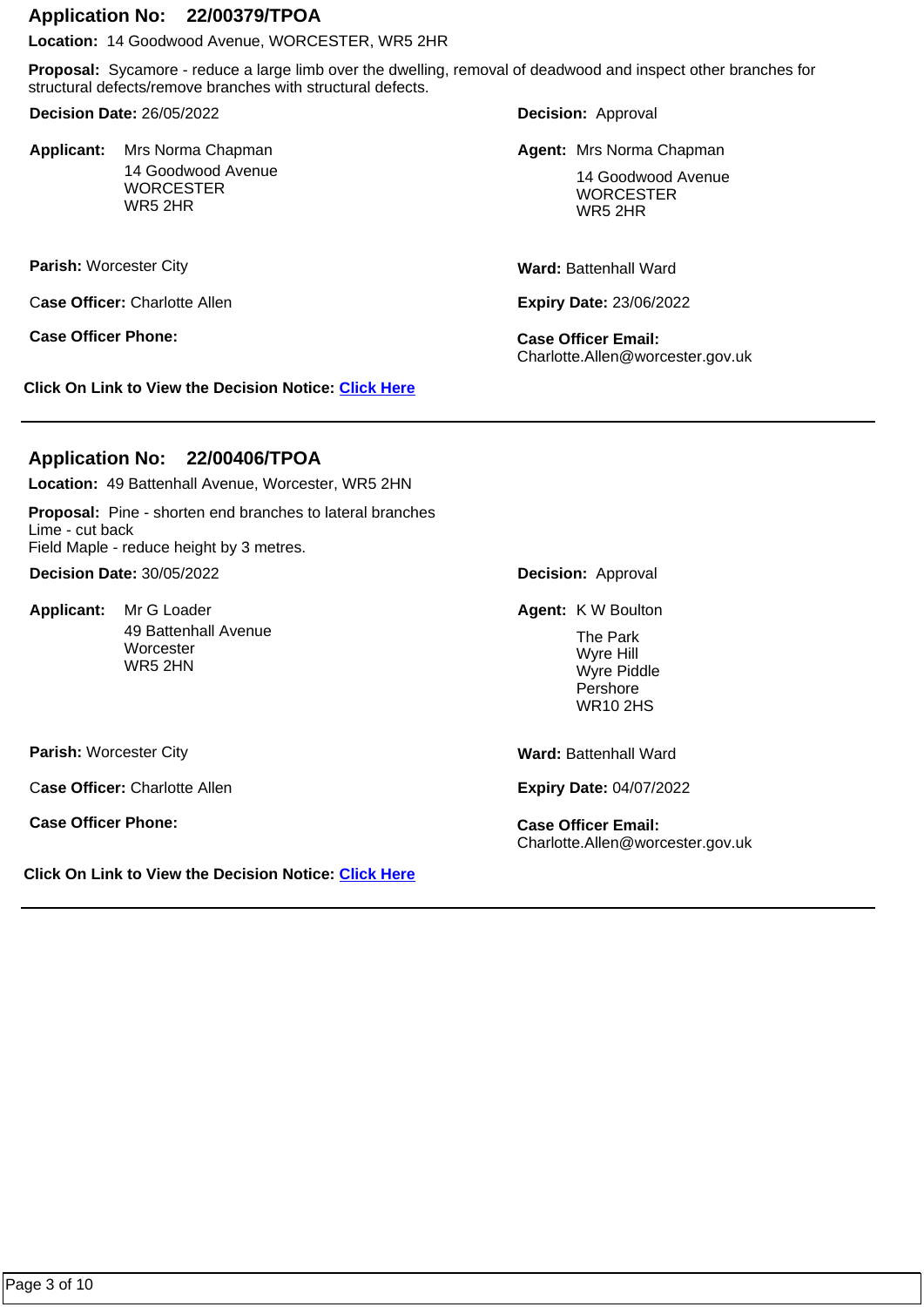#### **Application No: 22/00437/GPDE**

**Location:** 14 St Dunstans Crescent, Worcester, WR5 2AF

**Proposal:** Proposed rear extension.

**Decision Date:** 30/05/2022

Applicant: Mrs Begum 14 St Dunstans Crescent **Worcester** WR5 2AF

**Parish:** Worcester City

C**ase Officer:** Laura Williamson

**Case Officer Phone:** 01905 722 028 **Case Officer Email:** 

**Click On Link to View the Decision Notice: [Click Here](https://plan.worcester.gov.uk/Planning/Display/22/00437/GPDE)**

**Decision:** PD- Withdrawn

**Agent:** Mrs Begum Mr Stanley Wood

23 Edgar House Berrow Green Road Martley **Worcs** WR6 6PQ

**Ward:** Battenhall Ward

**Expiry Date:** 05/07/2022

laura.williamson@worcester.gov.uk

# **Location:** 197 Wylds Lane, Worcester, WR5 1EL **Application No: 22/00365/GPDE**

**Proposal:** Ground floor rear extension

**Decision Date:** 26/05/2022

**Applicant:**  197 Wylds Lane **Worcester** WR5 1EL

**Parish:** Worcester City

C**ase Officer:** Laura Williamson

**Case Officer Phone:** 01905 722 028 **Case Officer Email:** 

**Click On Link to View the Decision Notice: [Click Here](https://plan.worcester.gov.uk/Planning/Display/22/00365/GPDE)**

**Decision:** Approval

Mrs Ali **Agent:** Harry Hampton **Mrs Agent:** Harry Hampton

26 Broadway Grove St Johns **Worcester** WR2 5EU

**Ward:** Cathedral Ward

**Expiry Date:** 06/06/2022

laura.williamson@worcester.gov.uk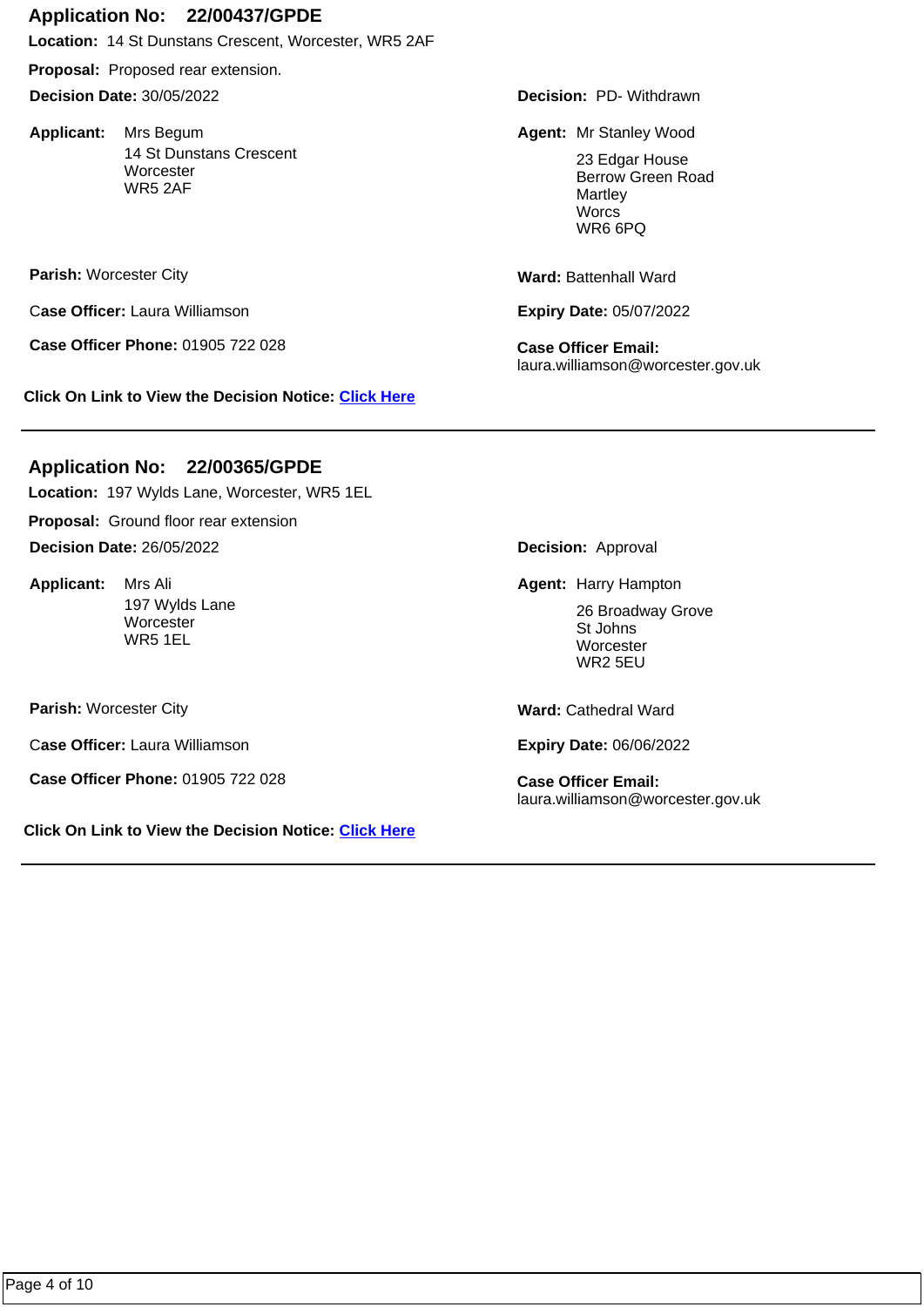#### **Application No: 22/00274/HP**

**Location:** 7 Zermatt Close, WORCESTER, WR3 7NQ

**Proposal:** Erection of single storey rear extension and garage conversion.

**Decision Date:** 27/05/2022

Applicant: Karl Perry 7 Zermatt Close **Worcester** WR3 7NQ

**Parish:** Worcester City

C**ase Officer:** Laura Williamson

**Case Officer Phone:** 01905 722 028 **Case Officer Email:** 

**Click On Link to View the Decision Notice: [Click Here](https://plan.worcester.gov.uk/Planning/Display/22/00274/HP)**

**Decision:** Approval

Karl Perry **Mr Myungil Canonic Community Community** Canonic Mr Myungil Canonic Mr Myungil Canonic Mr Myungil Cano

3 Parks House Earl Street Rugby CV21 3SS

**Ward:** Claines Ward

**Expiry Date:** 27/05/2022

laura.williamson@worcester.gov.uk

# **Application No: 22/00380/TPOA**

**Location:** 13 Skiddaw Close, Worcester, WR4 9HU

**Proposal:** Fell T97 Catalpa.

**Decision Date:** 26/05/2022

**Applicant:**  11 Skiddaw Close **Worcester** WR4 9HU

**Parish:** Worcester City

C**ase Officer:** Charlotte Allen

**Case Officer Phone: Case Officer Email:** 

**Click On Link to View the Decision Notice: [Click Here](https://plan.worcester.gov.uk/Planning/Display/22/00380/TPOA)**

**Decision:** Approval

**Agent: Mrs Susan Roberts Agent: Mrs Susan Roberts** 

13 Skiddaw Close **Worcester** WR4 9HU

**Ward:** Gorse Hill Ward

**Expiry Date:** 28/06/2022

Charlotte.Allen@worcester.gov.uk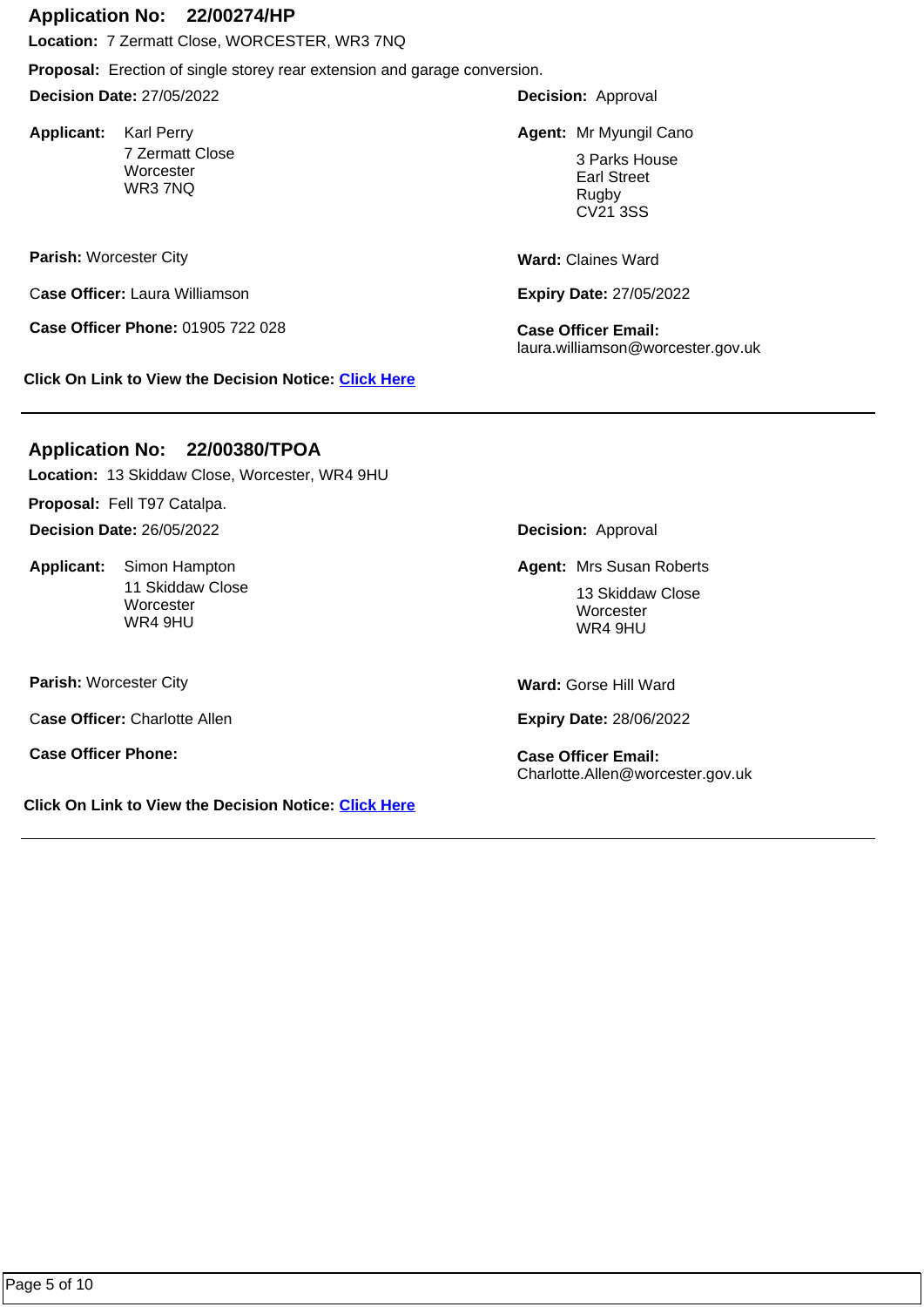#### **Application No: 21/00506/REM**

**Location:** Formerly Site Of Defra, Whittington Road, Worcester

**Proposal:** Variation to drawings listed as approved under Condition 2 of Full Planning Approval reference P18G0322 for the retention of the sales centre storage/wc facilities pod at the rear of the garages on plots 1 and 2 for use as a domestic out-building.

**Decision Date:** 27/05/2022

**Applicant:**  Two Devon Way Longbridge Technology Park Birmingham B31 2TS **Agent: St Modwen Homes Contrary Contrary Contrary Agent: St Modwen Homes** 

**Parish:** Worcester City

C**ase Officer:** Andrew Thompson

**Case Officer Phone: Case Officer Email:** 

**Click On Link to View the Decision Notice: [Click Here](https://plan.worcester.gov.uk/Planning/Display/21/00506/REM)**

**Decision:** Approval

Two Devon Way Longbridge Technology Park Birmingham B31 2TS

**Ward:** Nunnery Ward

**Expiry Date:** 27/05/2022

andrew.thompson@worcester.gov.uk

#### **Application No: 22/00311/HP**

**Location:** 19 Liverpool Road, Worcester, WR5 1QW

**Proposal:** Single storey front and side extension

**Decision Date:** 30/05/2022

Applicant: Mrs Dennis 19 Liverpool Road Worcestershire **Worcester** WR5 1QW

**Parish:** Worcester City

C**ase Officer:** Miss Ruth Lambert

**Case Officer Phone:** 01905 722175 **Case Officer Email:** 

**Click On Link to View the Decision Notice: [Click Here](https://plan.worcester.gov.uk/Planning/Display/22/00311/HP)**

**Decision:** Approval

**Agent:** Mr Neil Boocock (Mr Neil Boocock)

48D Malvern Road Powick **Worcester** WR2 4RT

**Ward:** Nunnery Ward

**Expiry Date:** 03/06/2022

ruth.lambert@worcester.gov.uk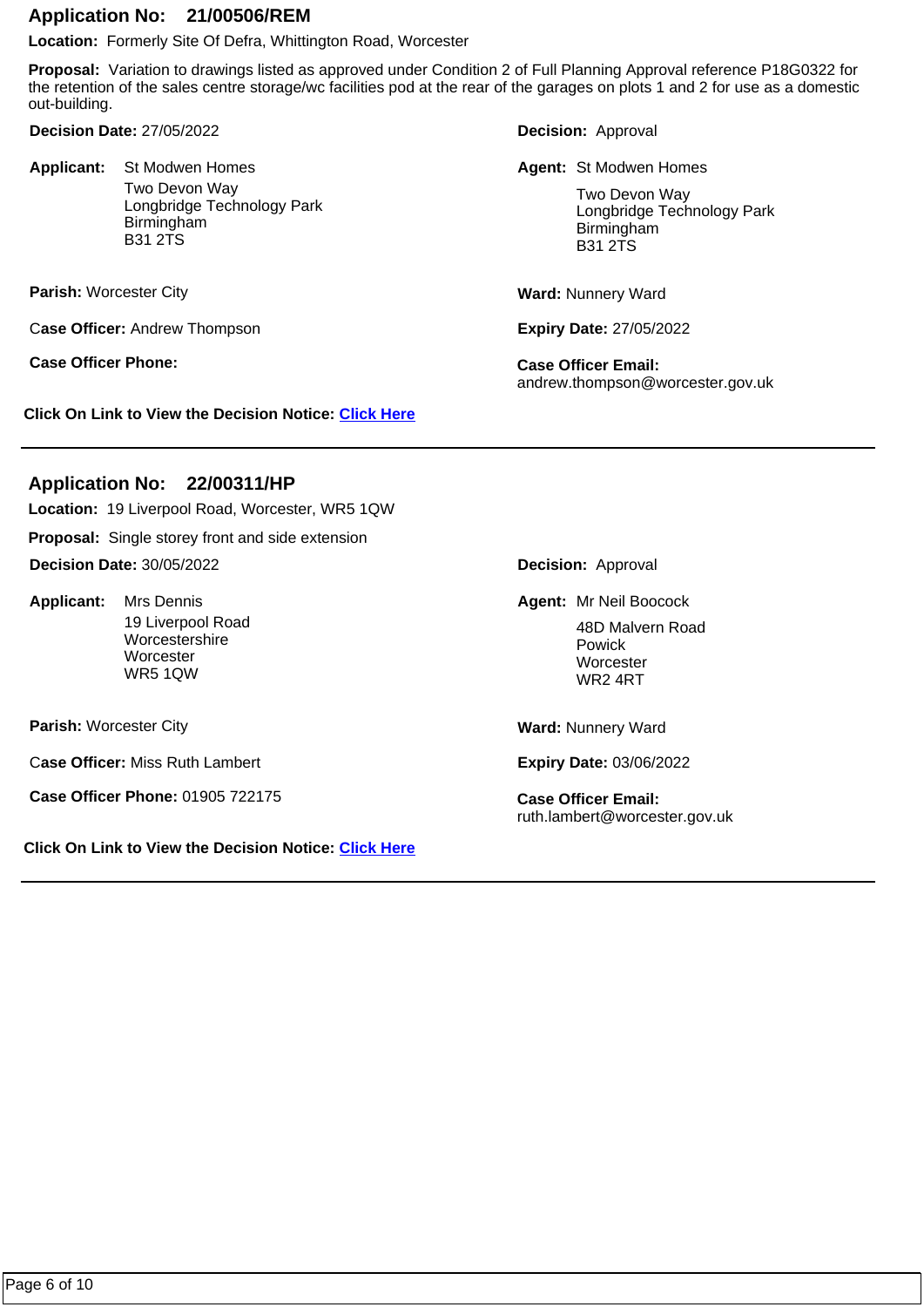#### **Application No: 22/00186/HP**

**Location:** 145 Lansdowne Road, Worcester, WR3 8JA

**Proposal:** Ground and first floor side and rear extension.

**Decision Date:** 27/05/2022

Applicant: Mr P Khan 145 Lansdowne Road **Worcester** WR3 8JA

**Parish:** Worcester City

C**ase Officer:** Miss Ruth Lambert

**Case Officer Phone:** 01905 722175 **Case Officer Email:** 

**Click On Link to View the Decision Notice: [Click Here](https://plan.worcester.gov.uk/Planning/Display/22/00186/HP)**

**Decision:** Approval

Mr P Khan **Harry Hampton Agent:** Harry Hampton

26 Broadway Grove St Johns **Worcester** WR2 5EU

**Ward:** Rainbow Hill Ward

**Expiry Date:** 30/05/2022

ruth.lambert@worcester.gov.uk

# **Application No: 22/00341/GPDE**

**Location:** 32 Sycamore Road, Worcester, WR4 9RU

**Proposal:** Rear extension with a depth of 6m. from the original rear wall of the property, with a maximum height of 3m.

**Decision Date:** 25/05/2022

Applicant: Mr. V Shoshlekov 32 Sycamore Road **Worcestershire Worcester** WR4 9RU Mr. V Shoshlekov **Agent:** J Bankov

**Parish:** Worcester City

C**ase Officer:** Laura Williamson

**Case Officer Phone:** 01905 722 028 **Case Officer Email:** 

**Click On Link to View the Decision Notice: [Click Here](https://plan.worcester.gov.uk/Planning/Display/22/00341/GPDE)**

**Decision:** Approval

Dell Road Grays RM17 5FN

**Ward:** Rainbow Hill Ward

**Expiry Date:** 30/05/2022

laura.williamson@worcester.gov.uk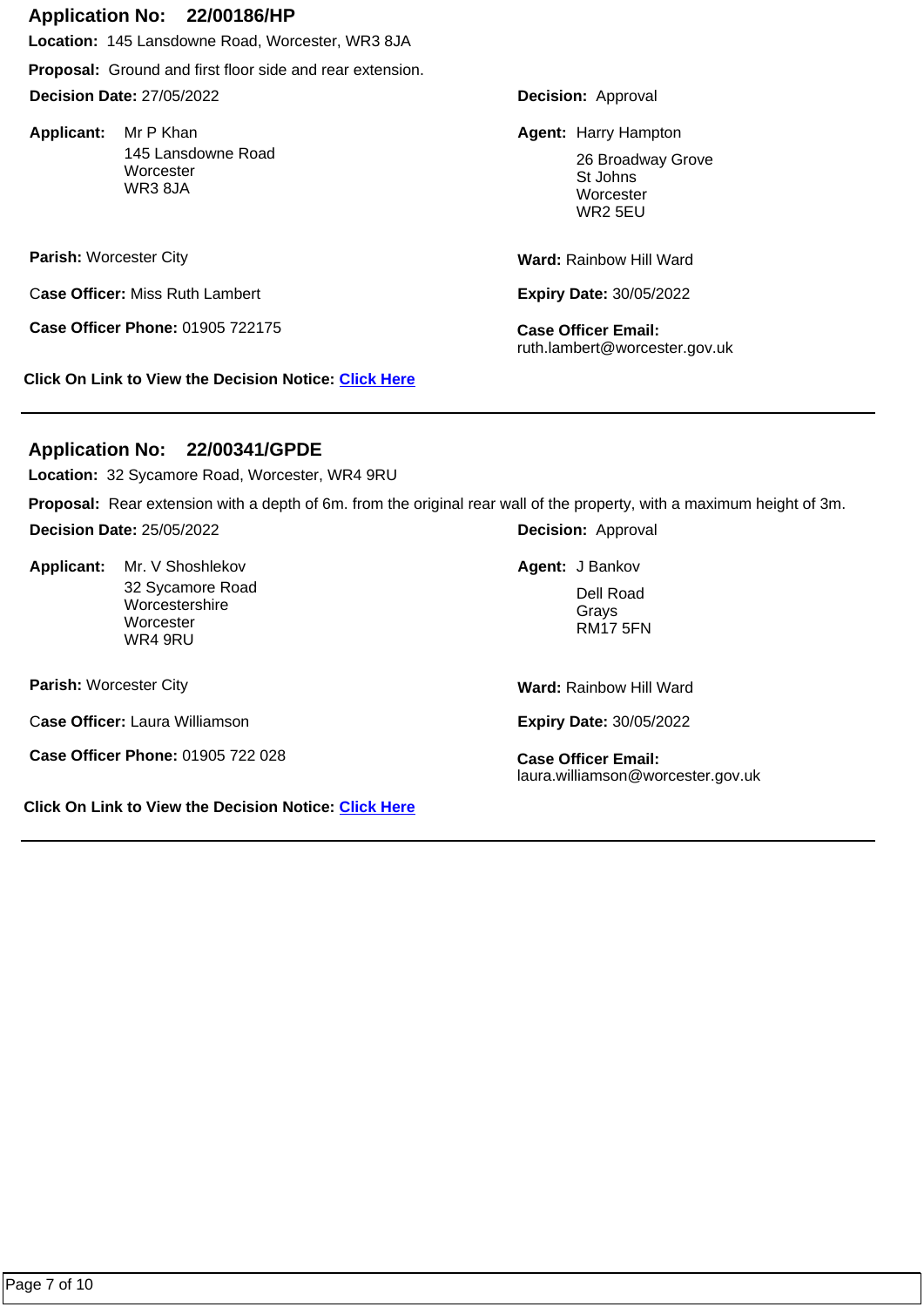# **Application No: 22/00344/GPDE**

**Location:** 98 Monarch Drive, Worcester, WR2 6EU

**Proposal:** Conservatory Extension

**Decision Date:** 25/05/2022

Applicant: Mr & Mrs Bevand 98 Monarch Drive Worcestershire **Worcester** WR2 6EU

**Parish:** Worcester City

C**ase Officer:** Laura Williamson

**Case Officer Phone:** 01905 722 028 **Case Officer Email:** 

**Click On Link to View the Decision Notice: [Click Here](https://plan.worcester.gov.uk/Planning/Display/22/00344/GPDE)**

**Decision:** Approval

**Mr & Mrs Bevand Mr Andrew O'Neil Agent: Mr Andrew O'Neil** 

Units 1 & 2 Tennat Works Worcester Road Kidderminster Dy101Jr

Ward: St. Clement Ward

**Expiry Date:** 30/05/2022

laura.williamson@worcester.gov.uk

# **Application No: 22/00227/HP**

**Proposal:** Proposed single storey rear extension. **Location:** 125 Comer Road, WORCESTER, WR2 5JD **Decision Date:** 26/05/2022

Applicant: Mr & Mrs Green 125 Comer Road **Worcester** WR2 5JD

**Parish:** Worcester City

C**ase Officer:** Miss Ruth Lambert

**Case Officer Phone:** 01905 722175 **Case Officer Email:** 

**Click On Link to View the Decision Notice: [Click Here](https://plan.worcester.gov.uk/Planning/Display/22/00227/HP)**

**Decision:** Approval

**Mr & Mrs Green Mrs Melissa Watson Agent:** Mrs Melissa Watson

29 Hawkwood Crescent **Worcester** WR2 6BN

**Ward:** St. John Ward

**Expiry Date:** 27/05/2022

ruth.lambert@worcester.gov.uk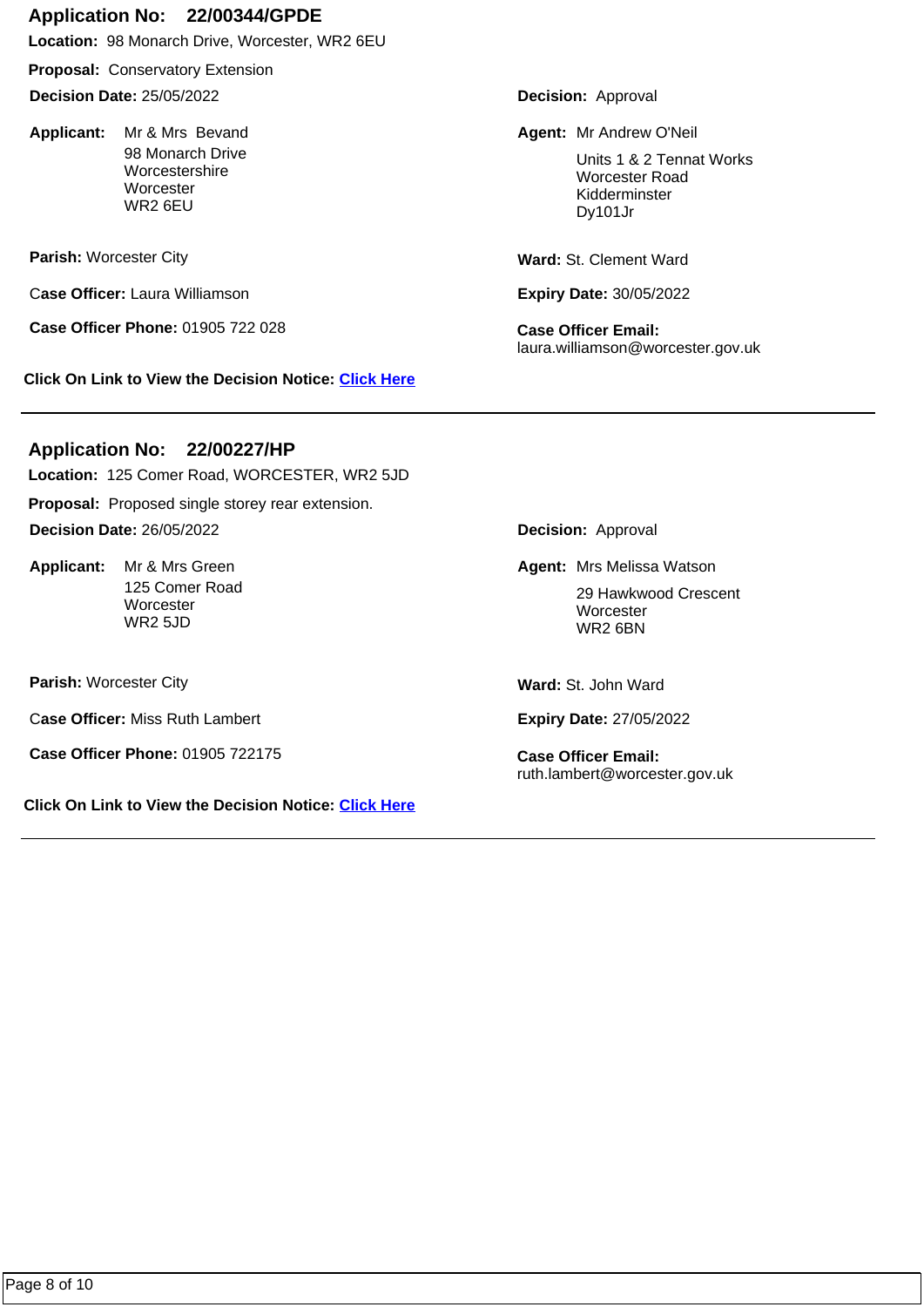## **Application No: 22/00270/CLPU**

**Location:** 19 Celandine Drive, Worcester, WR5 3SP

**Proposal:** Proposed erection of a single storey outbuilding to be used as a block building game and gym room.

**Decision Date:** 27/05/2022

Applicant: Gianluca 19 Celandine Drive Worcestershire **Worcester** WR5 3SP **Agent:** Gianluca Gianluca

Parish: St. Peter the Great County

C**ase Officer:** Laura Williamson

**Case Officer Phone:** 01905 722 028 **Case Officer Email:** 

**Click On Link to View the Decision Notice: [Click Here](https://plan.worcester.gov.uk/Planning/Display/22/00270/CLPU)**

**Decision:** Approval

19 Celandine Drive Worcestershire **Worcester** WR5 3SP

**Ward:** St. Peter's Parish Ward

**Expiry Date:** 06/06/2022

laura.williamson@worcester.gov.uk

# **Application No: 22/00278/HP**

**Location:** 8 Dormouse Croft, Worcester, WR5 3TT

**Proposal:** First floor side extension

**Decision Date:** 27/05/2022

Applicant: Mr George Ward 8 Dormouse Croft **Worcester** WR5 3TT

**Parish:** St. Peter the Great County

C**ase Officer:** Laura Williamson

**Case Officer Phone:** 01905 722 028 **Case Officer Email:** 

**Click On Link to View the Decision Notice: [Click Here](https://plan.worcester.gov.uk/Planning/Display/22/00278/HP)**

**Decision:** Approval

**Mr George Ward Mr Roderrick Stanley Mr Roderrick Stanley** 

74 Aldernay Gardens Kings Norton Birminham B38 8SW

**Ward:** St. Peter's Parish Ward

**Expiry Date:** 30/05/2022

laura.williamson@worcester.gov.uk